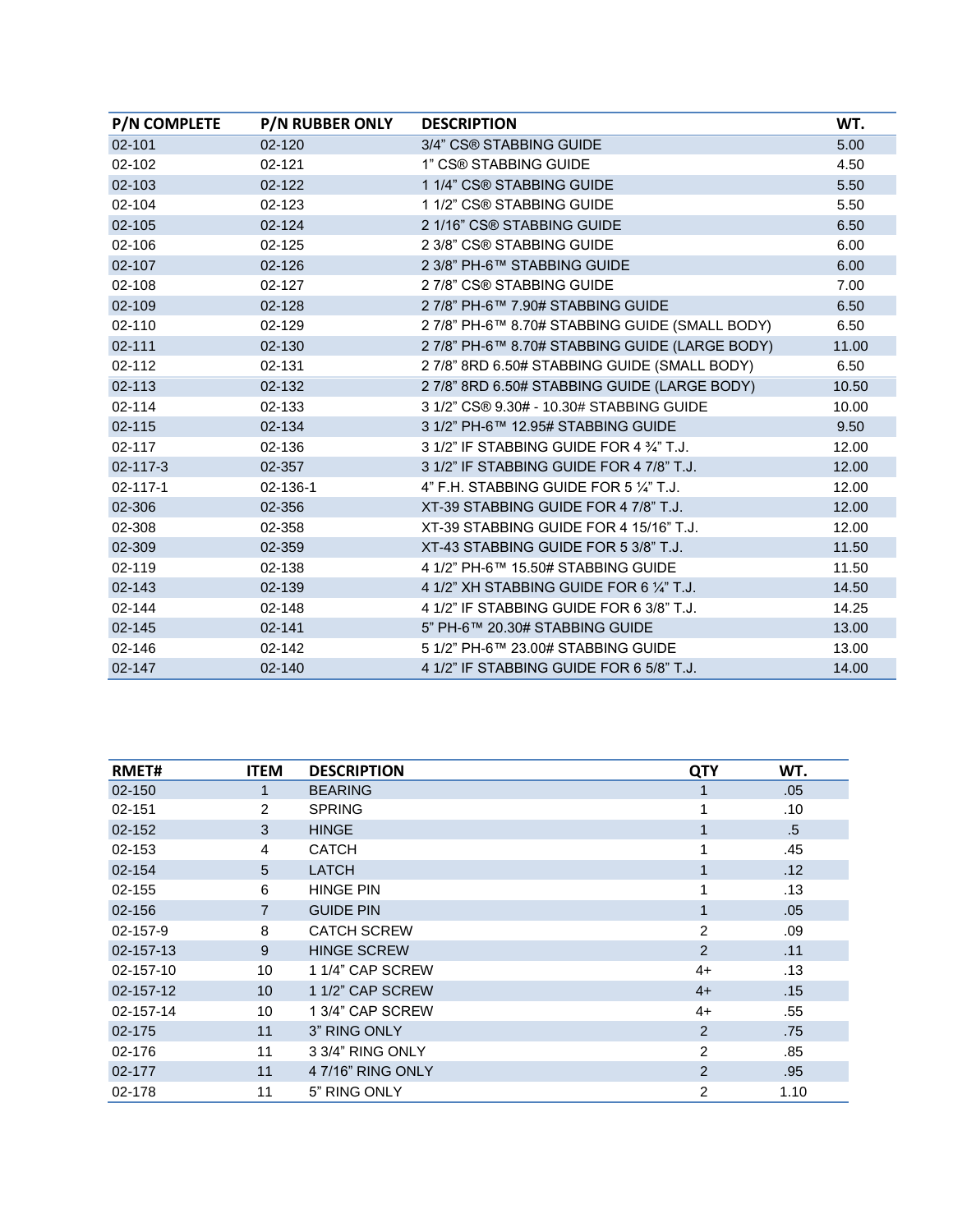| 02-179     |    | 6 1/8" RING ONLY                | 1.25 |
|------------|----|---------------------------------|------|
| 02-181     |    | 7" RING ONLY                    | 1.35 |
| $02 - 182$ |    | 8" RING ONLY                    | 1.45 |
| 02-183     |    | 9" RING ONLY                    | 1.60 |
| N/A        | 12 | RUBBER ONLY (SEE TABLE, PAGE 5) | N/A  |

| <b>RMET# (ASSY)</b> | <b>RMET# (INSERT ONLY)</b> | <b>DESCRIPTION</b>             | WT. |
|---------------------|----------------------------|--------------------------------|-----|
| 02-506              | 02-525                     | 2 3/8" CS 4.70#                |     |
| 02-507              | 02-526                     | 2 3/8" PH-6 5.95#              |     |
| 02-508              | 02-527                     | 2 7/8" CS                      |     |
| 02-509              | 02-528                     | 2 7/8" PH-6 7.90#              |     |
| 02-510              | 02-529                     | 2 7/8" PH-6 8.70#              |     |
| 02-513              | 02-531                     | 2 7/8" 8RD 6.5#                |     |
| 02-514              | 02-533                     | 3 1/2" CS 9.3# - 10.3#         |     |
| 02-515              | 02-534                     | 3 1/2" PH-6 12.95#             |     |
| 02-517              | 02-536                     | 3 1/2" IF F/ 4 3/4" TJ         |     |
| 02-517-2            | 02-536-2                   | 3 1/2" IF f/ 4 7/8" TJ         |     |
| 02-517-1            | 02-536-1                   | 4" Full Hole                   |     |
| 02-5306             | 02-5356                    | XT-39 f/ 4 7/8" TJ             |     |
| 02-5308             | 02-5358                    | XT-39 f/ 4 15/16 TJ            |     |
| 02-5309             | 02-5359                    | XT-43 f/ 5 3/8" TJ             |     |
| 02-519              | 02-538                     | 4 1/2" PH-6 15.50#             |     |
| 02-5143             | 02-539                     | 4 1/2" XH                      |     |
| 02-5310             | 02-5360                    | DRILL PIPE f/ 6 1/2" TJ        |     |
| 02-5311             | 02-5361                    | DRILL PIPE f/ 7" TJ            |     |
| 02-5312             | 02-5362                    | DRILL PIPE f/ 7 1/4" TJ        |     |
| 02-5313             | 02-5363                    | <b>DRILL PIPE f/ 8 1/4" TJ</b> |     |
| 02-5314             | 02-5364                    | DRILL PIPE f/ 8 1/2" TJ        |     |
| 02-547              | 02-540                     | 4 1/2" IF 6 5/8" TJ            |     |
| 02-545              | 02-541                     | 5" PH-6 20.3#                  |     |
| 02-546              | 02-542                     | 5 1/2" PH-6 23#                |     |

| RMET#     | <b>ITEM#</b> | <b>DESCRIPTION</b>  | WT.<br><b>QTY</b> |  |
|-----------|--------------|---------------------|-------------------|--|
| 02-550    |              | <b>RETAINER PIN</b> | 2                 |  |
| 02-551    | 2            | <b>SPRING</b>       |                   |  |
| 02-552    | 3            | <b>HINGE BLOCK</b>  |                   |  |
| 02-553    | 4            | <b>CATCH BLOCK</b>  |                   |  |
| 02-553-S  | 5            | <b>SET SCREW</b>    |                   |  |
| 02-554    | 6            | LATCH               |                   |  |
| 02-555    |              | <b>LATCH PIN</b>    |                   |  |
| 02-556    | 8            | <b>LATCH CAM</b>    |                   |  |
| 02-557-12 | 9            | 1 1/2" SCREW        | 4                 |  |
| 02-557-14 | 9            | 1 3/4" SCREW        | 4                 |  |